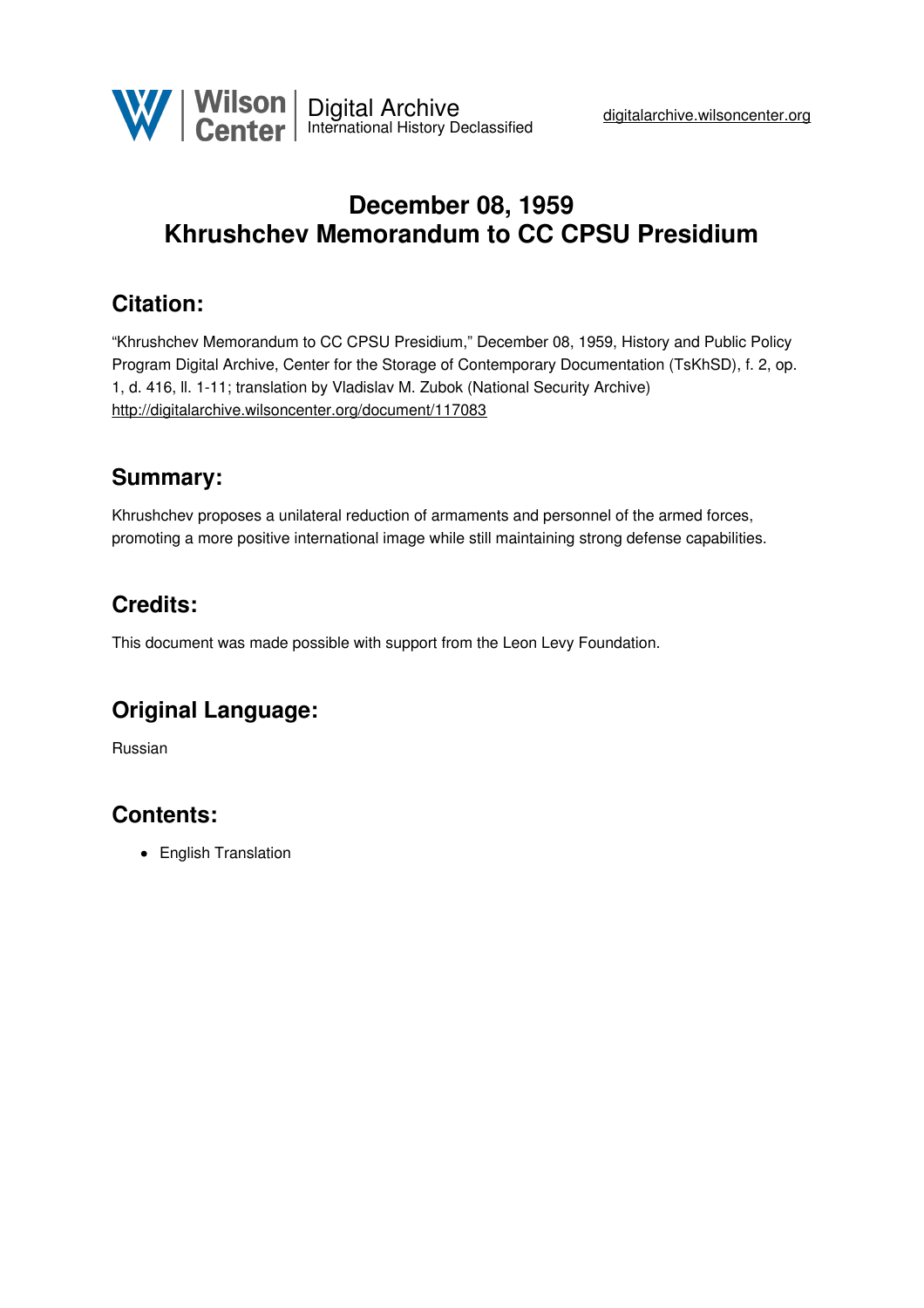#### TO MEMBERS OF THE

#### CC CPSU PRESIDIUM

### TO ALTERNATE MEMBERS OF THE CC CPSU PRESIDIUM

I would like to express some thoughts on our further steps in the struggle for reduction of international tension and on the resolution of the issues of reduction of armaments and of disarmament.

The Soviet Union today has seized good positions on the international arena. The trip to the United States of America [and] our proposal in the United Nations Organization on general disarmament was well received in the world and cannot be simply rejected and neglected even by the reactionary circles of various countries. Even those who do not want a reduction of tension, much less disarmament, even they cannot oppose [it] openly in view of such a mood of broad circles of the public and desire for detente and reduction of armaments; they would probably use procrastination to find some arguments in order to turn this down, or in order to delay or disrupt decision-making on our proposals.

I believe that we today should take advantage of this opportunity [ *konyunktura*], which we created in our favor, not to feel satisfied by our conquests, which we won, by positive recognition and our sound international position, and our leading role and initiative, which we retain consistently for several years.

I would think that we should now undertake a further reduction of armaments in our country, even without conditions of reciprocity on the part of other states, and a considerable reduction of personnel of the armed forces. I think that one could cut by perhaps a million or a million and half one still must discuss it, study it with the Ministry of Defense. I believe that such a considerable reduction would not undermine our defense capabilities. Yet, if one comes forward with such a decision and implements it - this would have a large positive influence on the international situation and our prestige would grow enormously in the eyes of all nations. This would be an irresistible blow at the enemies of peace, and war-mongers, and advocates of the Cold War.

Why do I believe today that this would be feasible and not dangerous? My decision is based, first, on the fact that we have now reached a good position in the development of the economy of the Soviet Union; second, we are in an excellent position with [regard to] missile-building; indeed, we have an assortment of rockets to serve any military purpose, from long-range to close-combat range, "ground-to-ground" rockets as well as "air-to-ground" and "air-to-air" ones, atomic submarines and so on, and also in terms of the [explosive] yield we have a good variety. Besides, we worked out [*naladili*] the serial production of these rockets. I will not enumerate in this note all these rockets - those who are in charge, they know, and when we start discussing it, - we will repeat - therefore I do not enumerate [them] in the note, but I can lay out in more detail, when we begin discussion.

We now have a broad range of rockets and in such quantity that can virtually shatter the world. One may ask - shall we have this terrible armament - atomic, rocket armament, and shall we have such a big army, which we have [today]? This does not make sense. Our assumption is that we do not seek war and we do not prepare for offensive [war], but we prepare defense. If one accepts this assumption, as we do, our army should be capable of defending the country, of repelling enemies that might try to attack our Motherland or our allies, when we have these powerful armaments, such as rockets. But that is what they are for. What country or group of countries in Europe would dare to attack us, when we can virtually erase these countries from the face of the Earth by our atomic and hydrogen weapons and by launching our rockets to every point of the globe?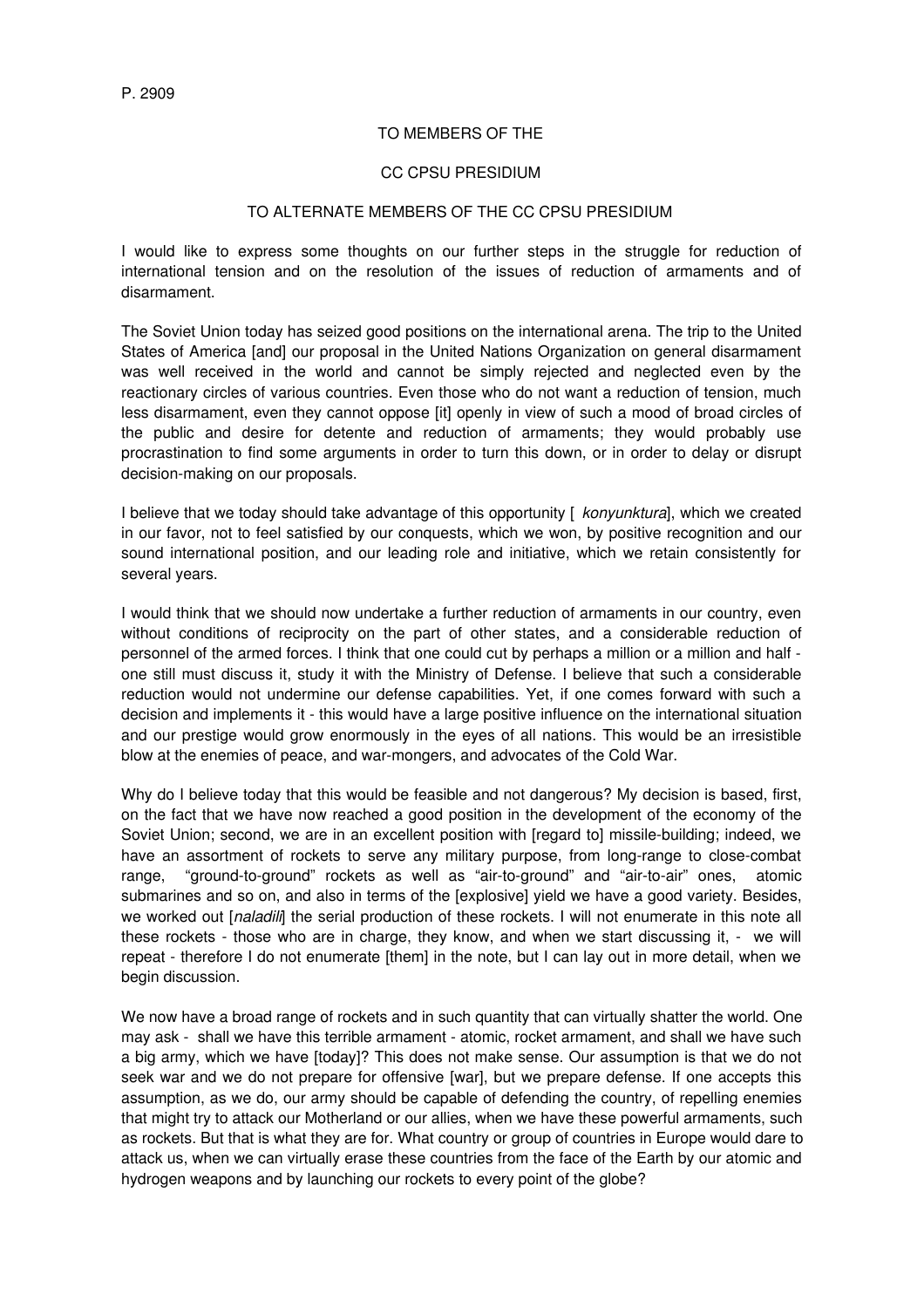Therefore, if we now fail to take steps toward reduction of armed forces, and transfer this all, as it is already the case, for decision-making in the Committee of Ten, while having advantageous and active positions on our side, that would mean reducing our possibilities. Because our proposals would then be transferred to the labyrinths of the Committee, there will be much talk, speeches, and pompous verbiage, exercises in glorification, and this would scale down our initiative in this question.

If we, for instance, pass now a decision to cut our armed forces by a million or a million and a half, and would put forth appropriate arguments, it would be a considerable step forward. I believe that the conditions are quite ripe for us to speak about it. Indeed, we already spoke about it: in my report, that I made, and in our other declarations. We have already said many times that our ideological debates with capitalism will be resolved not through war, but through economic competition. Therefore our proposals and measures on further reduction of our armed forces would allow us to further pressure our opponents - the imperialist countries. Some comrades might object that we would cut armaments, while the enemy would not. But it is debatable if the enemy would be doing the right thing. If we cut and say that we cut because our hydrogen and rocket armament enable us to maintain defense capabilities at the necessary level, because we do not want war, therefore we want to cut the army, because we do not get ready for attack, the Soviet Union has never sought conquests, nor have socialist countries - then why we need such a huge army? To maintain this huge army would mean to reduce our economic potential. We have a chance to reduce the army. And if our enemies do not follow our example - one should not consider it as if it would cause us some damage. On the contrary, the countries which would maintain big armies, in the situation which emerges in socialist countries (i.e., their economic potential and, more importantly, powerful thermonuclear and rocket armament in their possession), these armies would, so to say, be sucking from their budgets, depleting national economies, and if one takes this in the light of struggle between communism and capitalism, they [i.e., the imperialist countries] would to a certain extent be our "ally," since they would devour their budgets, reduce the economic development of these countries, thereby contributing to the increasing advantages of our system.

I gave much thought to this issue, and decided before my arrival to Moscow to send such a note, so that the members and alternate members of the CC Presidium could read it, and, when I arrive, discuss it. If the comrades agree with me, then one could adopt necessary proposals. In my opinion, one could do the following: to convene a session of the Supreme Soviet, for instance, the session could be convened at the end of January or in February (one should select a time, but not delay) before the Committee of Ten starts, which is convened for February to discuss our proposals. So we should convene a session of the Supreme Soviet before this Committee starts its work, to approve a rapporteur, to report to the Supreme Soviet, to summon arguments and to take the decision, to accept an appeal that would say that, regardless of the reaction of other countries to our appeal, whether they would follow our example or not, we would abide by the decision of the Supreme Soviet.

I am confident that this would be a very powerful, fantastic [ *potryasaiuxchii*] step. Moreover, this step would not in any way cause damage to our defenses, but would give us major political, moral, and economic advantages. Therefore, if we fail to do this, then speaking in economic terms, it would mean failing to make a full use of the powerful capital our socialist policy and our socialist economy have accumulated. For our economy is prospering, developing fast. Our science has advanced to such an extent that it has given us advantages in creating means to defend our country. And there are not only discoveries of science, but skillfully implemented scientific discoveries for practical needs.

I think that it would not make sense now to have atomic and hydrogen bombs, rockets, and to maintain at the same time a large army.

In addition, one should keep in mind that since we possess modern armaments of the strongest kind, against which so far there is no defense, and [since] we maintain the largest army in the world, this indeed scares our enemies, and it scares even honest people among those who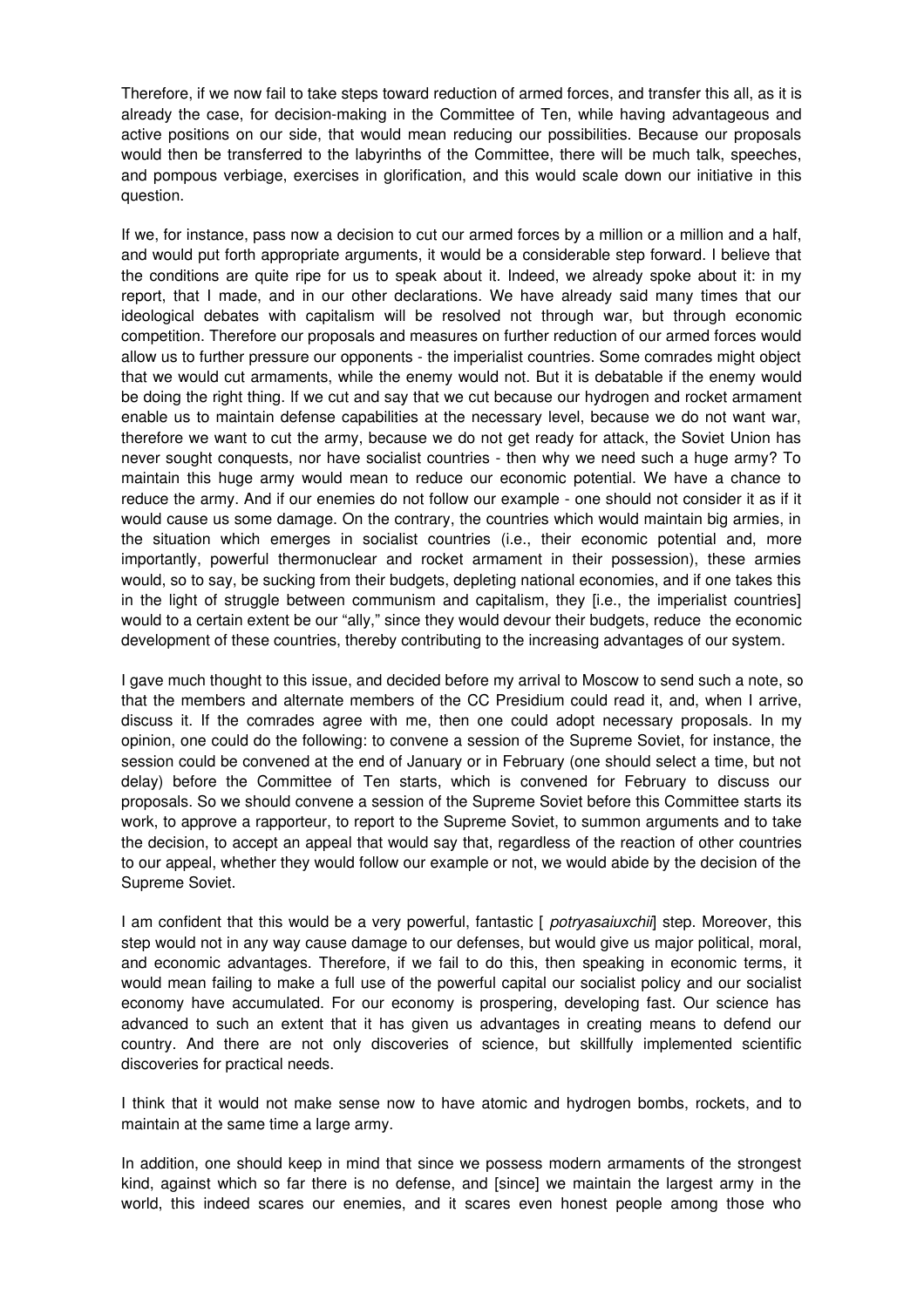otherwise would welcome a fair disarmament, but who are afraid that perhaps this is just our tactical move. Their argument is the following: the Soviet Union introduced a proposal for a new reduction of armed forces, but does not make these reductions within its own territory. This might scare off some honest people, among those who seek disarmament; and the reactionary forces, who resist the reduction of international tension, these aggressive and militarist forces would of course use it for their ends.

If, however, we carry out a further reduction of our armed forces, then such a step would encourage those forces in bourgeois countries, those liberal bourgeois, capitalist circles who seek to improve the international situation, to live by the principles of peaceful coexistence. This would strengthen them and weaken the arguments of aggressive, militarist circles, who take advantage of our might and intimidate other countries.

How we could do it and all the details - for this one should already exchange opinions; we will give instructions to the Minister of Defense, to the General Staff so that they prepare [a proposal] in a concrete way.

Such a reduction, such a reduction (considerable) would be better extended over a year, year and half, or two. Thus during this time we would take a decision, would gradually start to reduce the army, because, while cutting such a number of people in the army, one should accommodate them: officers, military officials (soldiers are easy to accommodate), so that they would be all set and accommodated. And then we would see in which direction it goes, because we are not cutting at once: it would take a year, year and a half, two (but no more than two years). It would be logical. If we introduced a proposal at the session of the [U.N.] General Assembly about general and complete disarmament in 4 years, then a partial, unilateral disarmament we might carry out within two years or less. This would also be logical and convincing. And besides, it would not be dangerous.

Presenting for deliberation of the Presidium these proposals that I have thoroughly thought through, I hope that we will discuss them well at the Presidium and will weigh all arguments for and against. Perhaps I cannot foresee everything. But it seems to me that these proposals of mine, if we implement them, would not cause any damage to our country and would not threaten our defense capabilities vis-a-vis the enemy forces, but would rather enhance our international prestige and strengthen our country.

I have some details in these proposals, but I do not outline them in the note. When we begin discussing them, I will explain my arguments in more detail than [I do] in this note. For instance, while reducing armed forces, at a certain time, to a certain degree, perhaps one should move to a territorial system (militia formations). In other words, there would be regiments and divisions built on a territorial principle (with citizens recruited to serve in them without leaving their industries). Of course, one should have an appropriate cadre of officers for such regiments and units, armament must be stored somewhere in warehouses. We must have transport aviation, because in case of emergency one must transfer these regiments quickly from one place to another. For instance, if one has to transfer several divisions to Germany, we must do it practically in a few days. Armament for these territorial divisions must be stored in a suitably reasonable variety near the sites of deployment of these formations. And these divisions, for instance from Moscow, Leningrad, Kiev, Kharkov, would get together right away, on alert, to a gathering point, would board planes and leave.

And there are other considerations we should take into account so that the defense capabilities of our country would not diminish, but increase. The burden of maintaining armies would be smaller, and the political position domestically, as well as internationally, would grow stronger, since we would free the resources that are sapped by the maintenance of a huge army and armament. And we would conquer even more [ground] in our favorable position in the international arena in the struggle for peace, the prestige of our country would grow even further. And all this would promote our Marxist-Leninist ideas, our teaching, our struggle for peace, because not only workers, but also